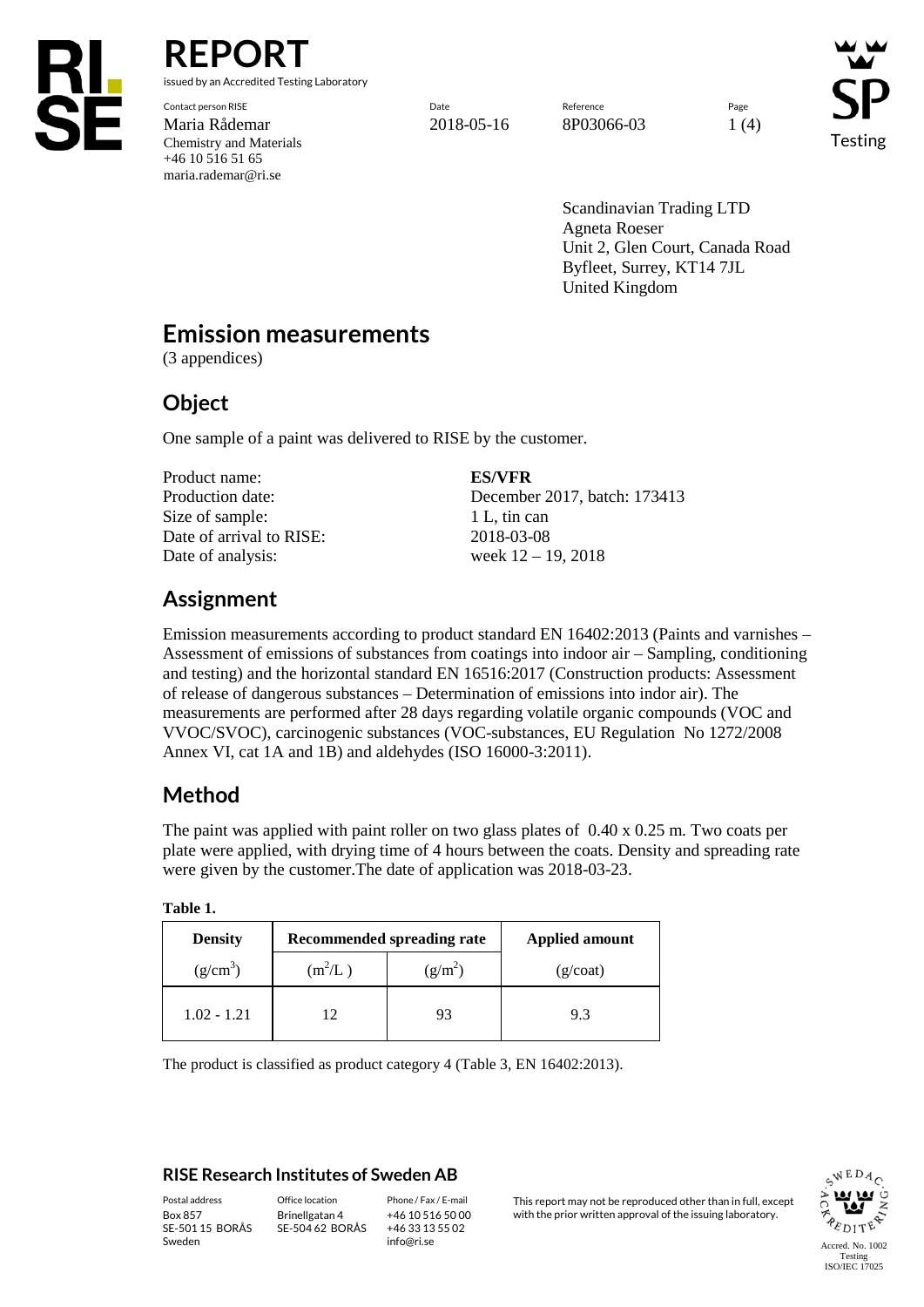



The specimens were placed in a separate conditioning container (with air velocity of ca 0.2 m/s) in a room with controlled climate conditions of  $23 \pm 2$  °C and  $50 \pm 5$  % RH. Air samplings after 28 days of conditioning were carried out on 2017-04-23, including 3 days of preconditioning.

Test conditions in the chamber:

| Chamber volume:                   | $0.25 \text{ m}^3$                       |
|-----------------------------------|------------------------------------------|
| Temperature:                      | $23 \pm 0.5$ °C                          |
| Relative humidity:                | $50 \pm 5$ % RH                          |
| Surface area of test specimen:    | $0.20 \text{ m}^2$                       |
| Air exchange rate:                | $0.5 h^{-1}$                             |
| Area specific air flow rate:      | $0.62 \text{ m}^3/\text{m}^2 \text{h}$ . |
| Air velocity at specimen surface: | $0.1 - 0.3$ m/s                          |

Tenax TA was used as adsorption medium for VOC. The tubes were thermally desorbed and analysed in accordance to RISE method 0601, similar to ISO 16000-6:2011 (Determination of volatile organic compounds in indoor and test chamber air by active sampling on Tenax TA sorbent, thermal desorption and gas chromatography using MS/FID). This means an analysis in a gas chromatograph and detection with a flame ionisation detector (FID) and mass selective detector (MS). The capillary column used is coated with 5% phenyl/ 95 % methylpolysiloxane. The FID signals are used for compound quantification. The total volatile organic compounds (TVOC) means compounds eluting between and including n-hexane to hexadecane, having boiling points in the range of about 70-260 °C. Minimum duplicate air samples were taken and the results are mean values. Sampled volumes are 3 to 7 L.

Tenax TA was also used as adsorption medium for testing of volatile carcinogenic compounds according to EU Regulation No 1272/2008 Annex VI, cat 1A and 1B), (exclusive formaldehyde),  $1 \mu g/m^3$  and above.

The samplings of aldehydes were carried out with DNPH samplers. The samplers were analysed according to RISE method 2302, similar to ISO 16000-3:2011(Indoor air - Part 3: Determination of formaldehyde and other carbonyl compounds – Active sampling method). This means analysis on a liquid chromatograph with absorbance detector. Duplicate air samples were taken and the results are mean values. Sampled volumes were 30 to 50 L.

### **Results**

The results in Table 2 are expressed as area specific emission rates and as concentrations in a reference room. The reference room has a base area of 3 m x 4 m and a height of 2.5 m, with an air exchange rate of  $0.5 \text{ h}^{-1}$ . The wall area is  $31.4 \text{ m}^2$ , floor area is  $12 \text{ m}^2$ , small area, like a door, is 1.6  $m^2$  and very small area, like sealant, is 0.2  $m^2$ . Wall area is used for the calculation of the concentrations.

Calculation of the concentration from the emission rate:

|                              | C = concentration of VOC in the reference room, in $\mu$ g/m <sup>3</sup>    |
|------------------------------|------------------------------------------------------------------------------|
| $C = \frac{E_a \times A}{4}$ | $E_a$ = area specific emission rate, in $\mu$ g/m <sup>2</sup> h             |
| $n \times V$                 | A = surface area of product in reference room, in $m2$                       |
|                              | $n =$ air exchange rate, in changes per hour, here 0.5 h <sup>-1</sup>       |
|                              | V = volume of the reference room, in m <sup>3</sup> , here 30 m <sup>3</sup> |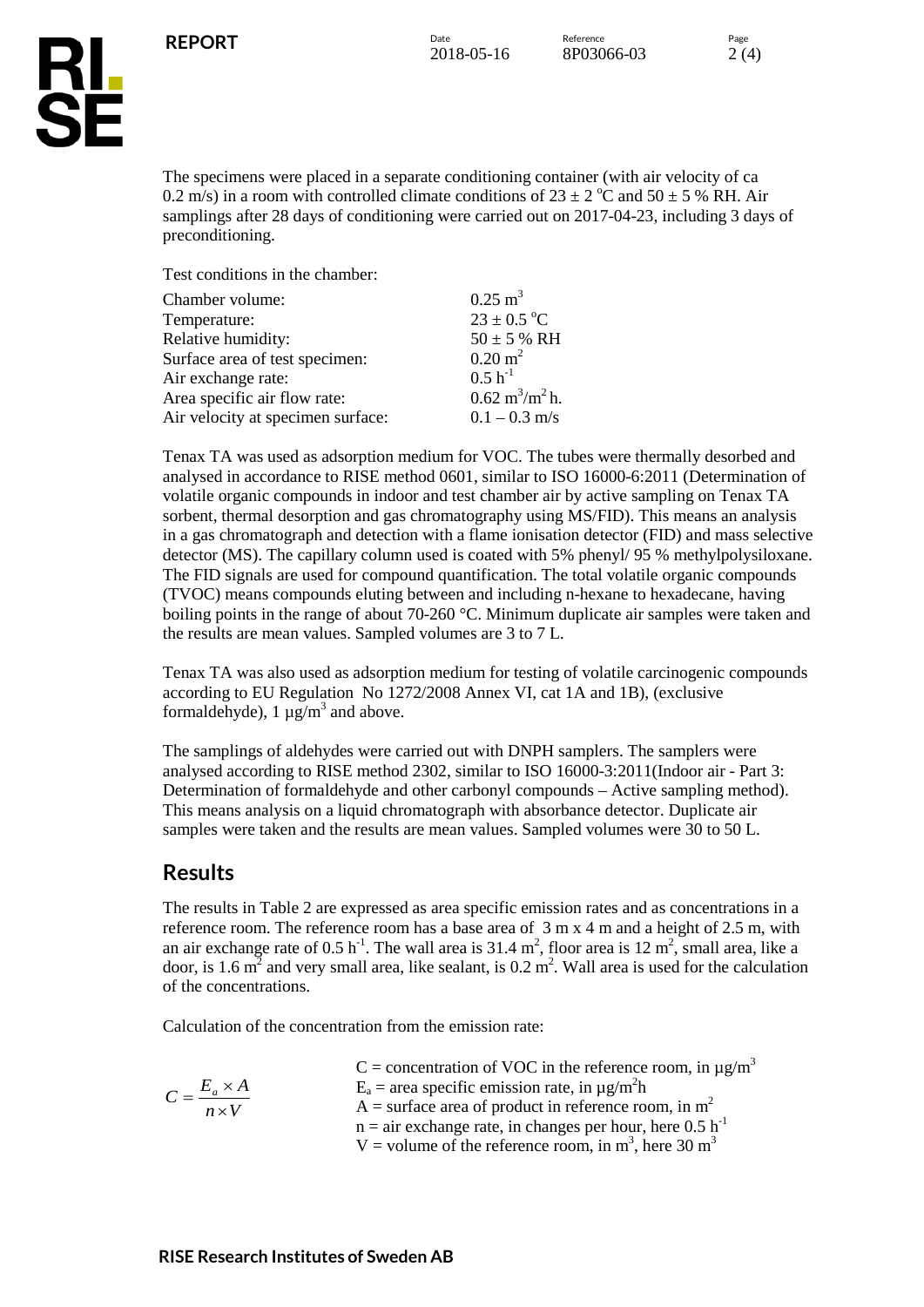

#### **Table 2.**

Emission results of **ES/VFR** after 28 days

| Volatile organic compounds                       | <b>CAS</b><br>number     | <b>Retention</b><br>time<br>(min) | $\mathbf{ID}^1$          | <b>Emission</b><br>rate<br>$(\mu g/m^2 h)$ | <b>Concentration</b> in<br>reference room<br>$(\mu g/m^3)$ | LCI <sub>i</sub><br>$(\mu g/m^3)$ | $\mathbf{R}_{i}$<br>$(c_i/LCI_i)$ |
|--------------------------------------------------|--------------------------|-----------------------------------|--------------------------|--------------------------------------------|------------------------------------------------------------|-----------------------------------|-----------------------------------|
| <b>TVOC</b> $(C_6 - C_{16})$                     | $-$                      | $6.5 - 38$                        | B                        | $<10$                                      | $<10$                                                      | --                                |                                   |
| Volatile Carcinogens <sup>2</sup>                |                          | $6.5 - 38$                        |                          |                                            |                                                            |                                   |                                   |
| No substances detected                           | $-$                      | $-$                               | B                        | < 1                                        | $<1\,$                                                     | $- -$                             |                                   |
| VOC with LCI <sup>3</sup>                        |                          | $6.5 - 38$                        |                          |                                            |                                                            |                                   |                                   |
| No substances detected                           | $-$                      | $-$                               | B                        | < 2                                        | < 5                                                        | $-$                               |                                   |
| $\Sigma$ VOC with LCI                            | $-$                      | $-$                               | $\mathbf{A}$             | $< 2$                                      | < 5                                                        | --                                |                                   |
| VOC without LCI <sup>4</sup>                     |                          |                                   |                          |                                            |                                                            |                                   |                                   |
| No substances detected                           | $\overline{\phantom{m}}$ | $-\, -$                           | B                        | $< 2$                                      | < 5                                                        | $-1$                              |                                   |
| $\Sigma$ VOC without LCI                         | $\overline{\phantom{m}}$ | $-$                               | B                        | < 2                                        | < 5                                                        | --                                | $-$                               |
| <b>SVOC</b> $(C_{16} - C_{22})^{-5}$             |                          | $38 - 51$                         |                          |                                            |                                                            |                                   |                                   |
| No substances detected                           | $-$                      | $-$                               | B                        | $< 2\,$                                    | < 5                                                        | $-$                               | $\sim$ $\sim$                     |
| $\Sigma$ SVOC                                    | $-$                      | $-$                               | B                        | $< 2$                                      | < 5                                                        | $- -$                             |                                   |
| $\textbf{VVOC}$ ( $<\mathrm{C}_6\mathrm{)}^{-6}$ |                          | $4.9 - 6.5$                       |                          |                                            |                                                            |                                   |                                   |
| Formaldehyde <sup>7</sup>                        | $50-00-0$                | $-\!$                             | $\mathsf{A}$             | $\lt 2$                                    | $< 5\,$                                                    | 100                               |                                   |
| Acetaldehyde $^7\,$                              | $75-07-0$                | $-$                               | A                        | $\lt 2$                                    | < 5                                                        | 1 200                             |                                   |
| $\Sigma$ VVOC                                    |                          | $-$                               | A                        | $\lt 2$                                    | < 5                                                        | --                                |                                   |
| $R = \sum C_i / LCI_i^8$                         |                          | --                                | $\overline{\phantom{m}}$ | --                                         |                                                            | --                                | 0.01                              |

<sup>1)</sup> ID: A = quantified compound specific, B = quantified as toluene-equivalent

<sup>2)</sup> Volatile carcinogens = VOCs according to EU Regulation No 1272/2008 Annex VI, cat 1A and 1B<br><sup>3)</sup> VOC with LCI = identified VOC-compound with LCI-value according to EU-LCI, Dec 2016<br><sup>4)</sup> VOC without LCI = VOC-compound

7) VVOC-aldehydes measured with DNPH samplers (ISO 16000-3)

8) All VVOC, VOC, SVOC and carcinogens with LCI

n.d. = not detected (detection limit is approx 1  $\mu$ g/m<sup>2</sup>h).

Only VOC-compounds with an emission rate higher than  $2 \mu g/m^2 h$  are listed in Table 2, carcinogenic compounds  $\geq 1 \mu g/m^2 h$ . Only the compounds with a concentration in the reference room > 5  $\mu$ g/m<sup>3</sup> are evaluated based on LCI (= lowest concentration of interest). TVOC expressed in  $\mu$ g/m<sup>3</sup> is the sum of all individual substances with concentrations  $\geq$  5 µg/m<sup>3</sup> (in toluene equivalents).

Quantification limit for TVOC is 10  $\mu$ g/m<sup>2</sup>h. Measurement uncertainty for VOC is 15 % (rel) and for formaldehyde 30 % (rel). Background of TVOC in the empty chamber was below 20  $\mu$ g/m<sup>3</sup> and is subtracted.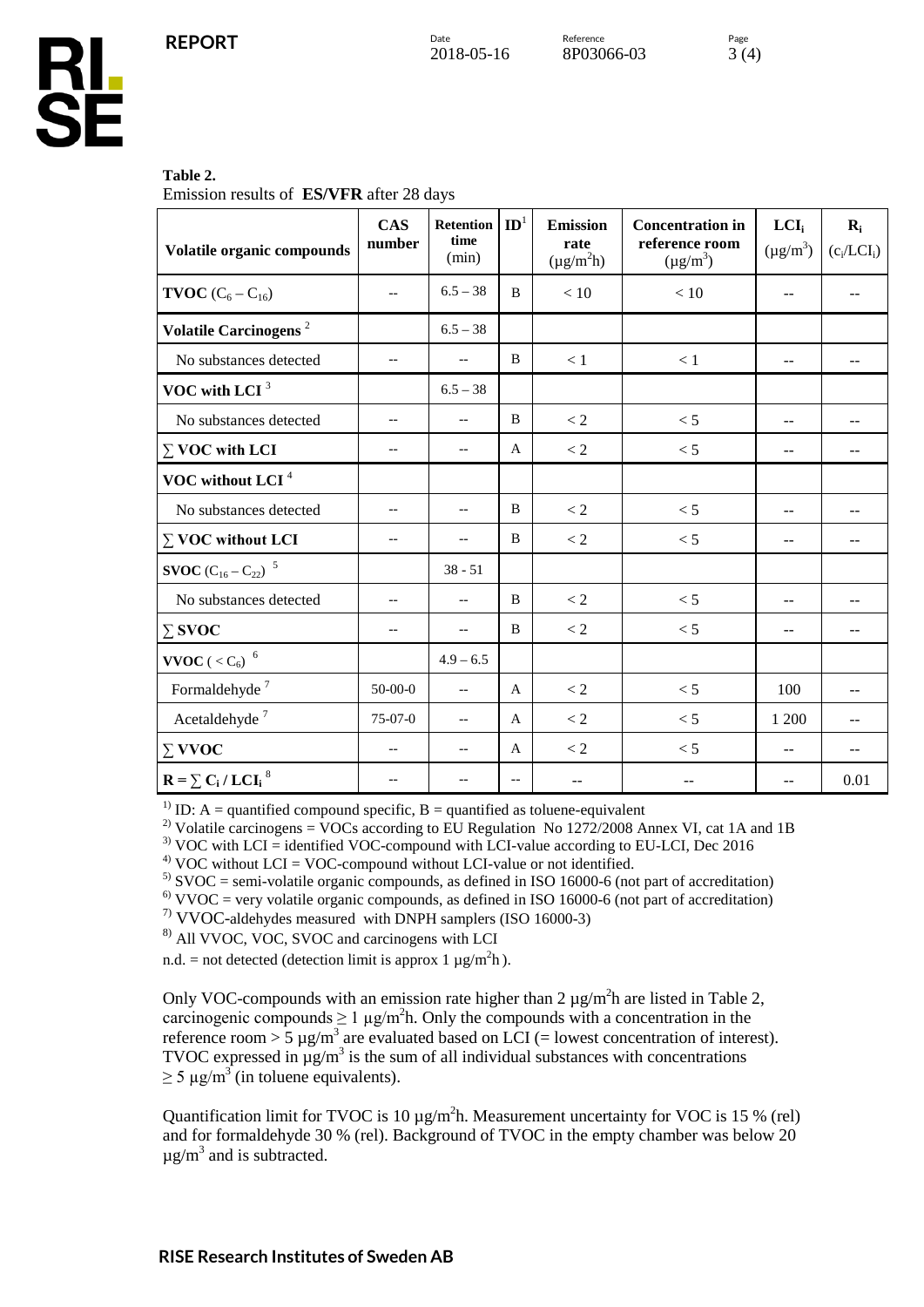

See Appendix 1 for a gas chromatogram (FID spectra) and Appendix 2 for a photo of the test specimens. Appendix 3 is the sampling report received from the customer.

## **Summary of the test results**

The test results are summarized in Table 3.

**Table 3.**

Summary of the emission results after 28 days of **ES/VFR**

| <b>Compounds</b>           | <b>Emission rate</b><br>$(\mu g/m^2 h)$ | <b>Concentration in</b><br>reference room<br>(wall scenario)<br>$(\mu g/m^3)$ |
|----------------------------|-----------------------------------------|-------------------------------------------------------------------------------|
| <b>TVOC</b>                | < 10                                    | < 10                                                                          |
| $\Sigma$ Carcinogenic VOCs | $\lt 1$                                 | $\lt 1$                                                                       |
| $\Sigma$ VOC with LCI      | $\lt 2$                                 | $\leq 5$                                                                      |
| $\Sigma$ VOC without LCI   | $\lt 2$                                 | $\leq 5$                                                                      |
| $\Sigma$ VVOC              | $\lt 2$                                 | $\leq 5$                                                                      |
| Formaldehyde               | $\lt 2$                                 | $\leq 5$                                                                      |
| $\Sigma$ SVOC              | $\lt 2$                                 | $\leq 5$                                                                      |
| $R = \sum_{i} C_i / LCI_i$ | < 0.01                                  |                                                                               |

#### **RISE Research Institutes of Sweden AB Chemistry and Materials - Chemistry**

Performed by Examined by

Signed by: Maria Rådemar<br>Reason: I am the author of this document<br>Date & Time: 2018-05-16 15:30:59 +02:00

Maria Rådemar Tove Mali'n

FONE MANA Signed by: Tove Mali'n<br>Reason: I have reviewed this document<br>Date & Time: 2018-05-16 18:14:00 +02:00

#### **Appendices**

- 1. Gas Chromatogram
- 2. Photo of the test specimens
- 3. Sampling report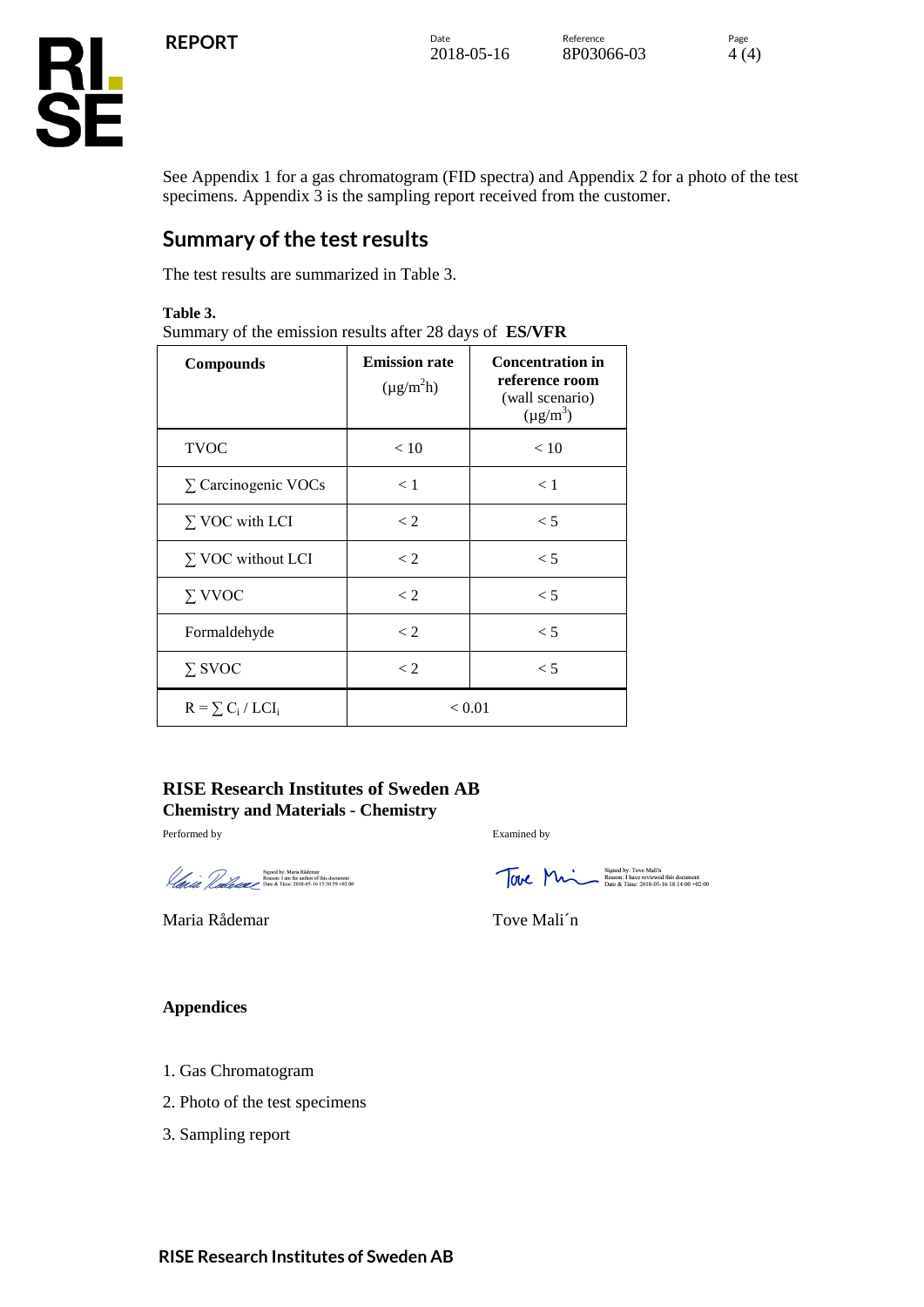

Appendix 1

## **Gas chromatogram**

**ES/VFR**, after 28 days: Abundance



TVOC between  $C_6$  and  $C_{16}$ , means compounds eluting between 6.5 and 38 minutes.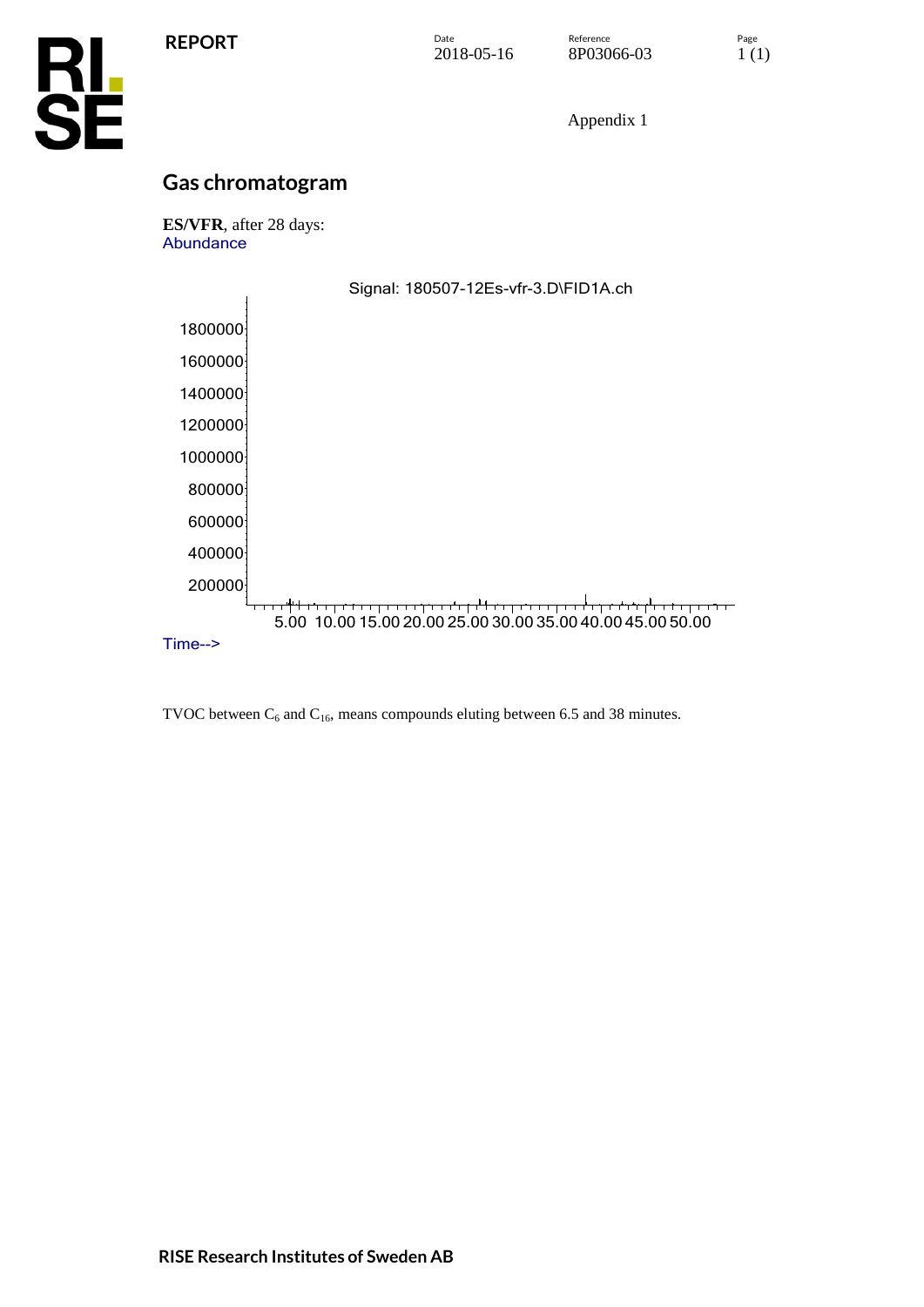**REPORT**



Appendix 2

# **Photo of the test specimens**